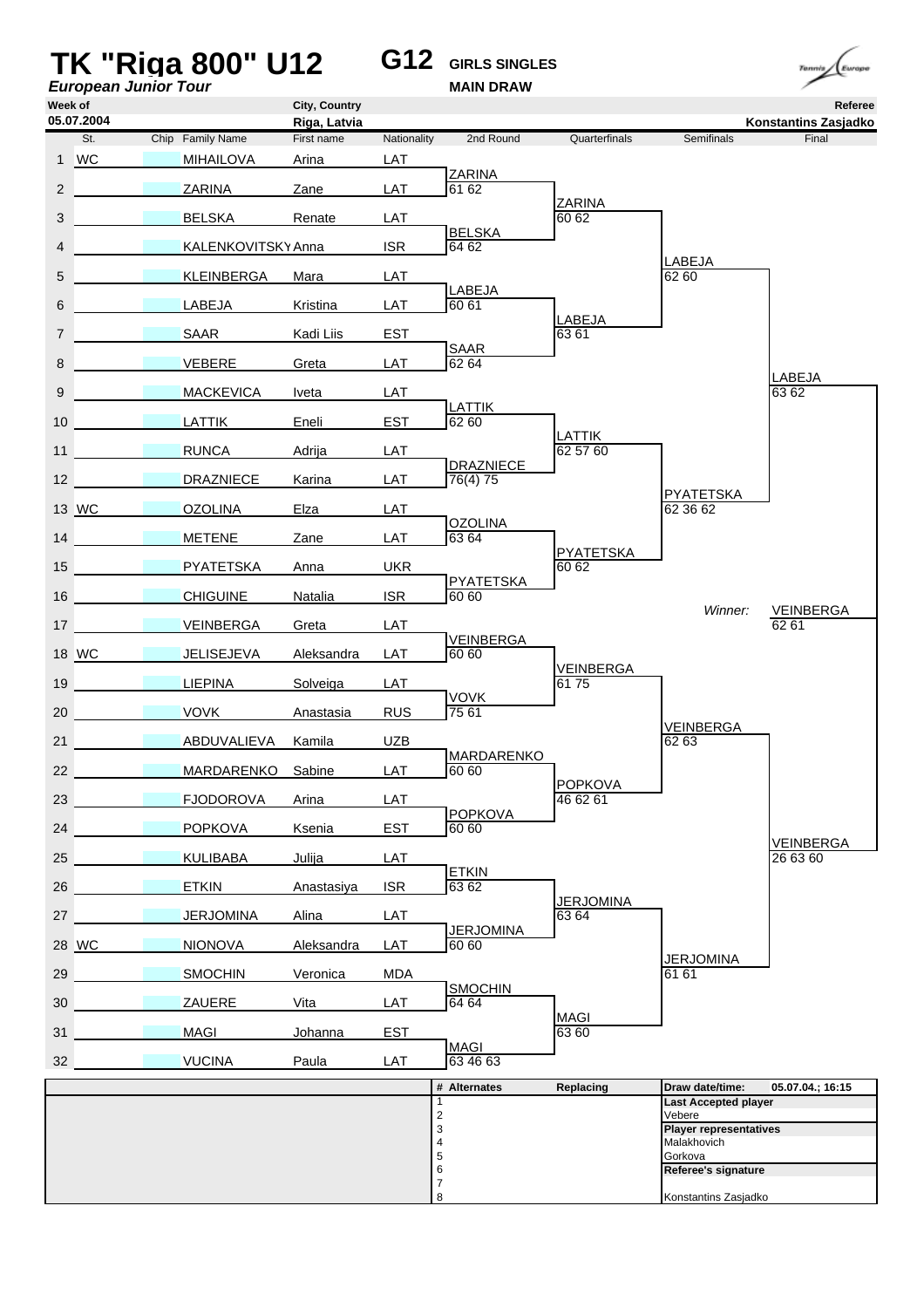| <b>European Junior Tour</b> | <b>TK "Riga 800" U12</b> |                            |             | <b>B12</b> BOYS SINGLES<br><b>MAIN DRAW</b> |                             |                                          | Europe<br>Tennis              |
|-----------------------------|--------------------------|----------------------------|-------------|---------------------------------------------|-----------------------------|------------------------------------------|-------------------------------|
| Week of                     |                          | City, Country              |             |                                             |                             |                                          | Referee                       |
| 05.07.2004<br>St.           | Chip Family Name         | Riga, Latvia<br>First name | Nationality | 2nd Round                                   | Quarterfinals               | Semifinals                               | Konstantins Zasjadko<br>Final |
| $\mathbf{1}$                | <b>PROSKURA</b>          | Daniil                     | <b>EST</b>  |                                             |                             |                                          |                               |
| $\overline{2}$              | <b>KLAMERS</b>           | Kaspars                    | LAT         | <b>PROSKURA</b><br>60 60                    |                             |                                          |                               |
| 3                           | <b>MARTINOVS</b>         | Stanislavs                 | LAT         |                                             | <b>PROSKURA</b><br>60 61    |                                          |                               |
| 4                           | <b>VIRABJANS</b>         | Davids                     | LAT         | <b>MARTINOVS</b><br>64 62                   |                             |                                          |                               |
| 5                           | <b>PANKINS</b>           | Nikita                     | LAT         |                                             |                             | <b>PROSKURA</b><br>60 62                 |                               |
| 6                           | <b>VIRSNITIS</b>         | Janis                      | LAT         | <b>PANKINS</b><br>64 63                     |                             |                                          |                               |
| $\overline{7}$              | <b>BELANS</b>            | Artjoms                    | LAT         |                                             | <b>PANKINS</b><br>76(7) 64  |                                          |                               |
| 8                           | <b>STOROZHUK</b>         | Dmytro                     | <b>UKR</b>  | <b>STOROZHUK</b><br>62 76(5)                |                             |                                          |                               |
| 9                           | <b>KONONOV</b>           | Jaan                       | <b>EST</b>  |                                             |                             |                                          | <b>MEINECKE</b><br>61 62      |
| 10                          | <b>STENKO</b>            | <b>Hermanis</b>            | LAT         | KONONOV<br>62 36 63                         |                             |                                          |                               |
| 11 WC                       | <b>GULBIS</b>            | <b>Kristaps</b>            | LAT         |                                             | <b>MEINECKE</b><br>62 60    |                                          |                               |
| 12                          | <b>MEINECKE</b>          | Finn                       | <b>GER</b>  | <b>MEINECKE</b><br>60 60                    |                             |                                          |                               |
| 13 WC                       | <b>PODZUS</b>            | Janis                      | LAT         |                                             |                             | <b>MEINECKE</b><br>62 62                 |                               |
| 14                          | <b>JAUNROMANS</b>        | Karlis                     | LAT         | <b>JAUNROMANS</b><br>62 62                  |                             |                                          |                               |
| 15                          | <b>PODZUS</b>            | Martins                    | LAT         |                                             | AUNAPUU<br>62 62            |                                          |                               |
| 16                          | AUNAPUU                  | Erik                       | <b>EST</b>  | AUNAPUU<br>75 62                            |                             |                                          |                               |
| 17                          | <b>LIBIETIS</b>          | <b>Mikelis</b>             | LAT         |                                             |                             | Winner:                                  | <b>MEINECKE</b><br>62 60      |
| 18 WC                       | <b>JUKSA</b>             | Kevins                     | LAT         | <b>LIBIETIS</b><br>60 61                    |                             |                                          |                               |
| 19                          | <b>MARKSOO</b>           | Marek                      | <b>EST</b>  |                                             | <b>LIBIETIS</b><br>64 63    |                                          |                               |
| 20                          | <b>SKRIPNIK</b>          | Daniel                     | <b>ISR</b>  | <b>MARKSOO</b><br>60 60                     |                             |                                          |                               |
| 21 WC                       | <b>STRAZDINS</b>         | Raimonds                   | LAT         |                                             |                             | <b>LIBIETIS</b><br>63 62                 |                               |
| 22                          | <b>ORLOVS</b>            | Grigorijs                  | LAT         | ORLOVS<br>60 61                             |                             |                                          |                               |
| 23                          | <b>SADRINS</b>           | <b>Arturs</b>              | LAT         |                                             | <b>KOVALOVS</b><br>64 57 63 |                                          |                               |
| 24                          | <b>KOVALOVS</b>          | Edgars                     | LAT         | <b>KOVALOVS</b><br>63 06 63                 |                             |                                          |                               |
| 25 <sub>2</sub>             | <b>BERZINS</b>           | Arvis                      | LAT         |                                             |                             |                                          | <b>LIBIETIS</b><br>76(3) 63   |
| 26                          | <b>AROVIN</b>            | Oleksiy                    | <b>UKR</b>  | <b>BERZINS</b><br>61 60                     |                             |                                          |                               |
| 27                          | <b>LEVANDI</b>           | Armans                     | <b>EST</b>  |                                             | <b>BERZINS</b><br>64 63     |                                          |                               |
| 28                          | <b>STEPINS</b>           | <b>Janis</b>               | LAT         | LEVANDI<br>62 60                            |                             |                                          |                               |
| 29                          | YULDASHEV                | Aziz                       | <b>UZB</b>  |                                             |                             | <b>BERZINS</b><br>64 60                  |                               |
| 30                          | <b>STONIS</b>            | Karlis                     | LAT         | YULDASHEV<br>64 61                          |                             |                                          |                               |
| 31                          | VINOGRADOVS Marks        |                            | <b>RUS</b>  |                                             | <b>GRIGORJEVS</b><br>64 62  |                                          |                               |
| 32                          |                          |                            | LAT         | <b>GRIGORJEVS</b><br>61 61                  |                             |                                          |                               |
|                             | <b>GRIGORJEVS</b>        | Pavels                     |             | # Alternates                                | Replacing                   | Draw date/time:                          | 05.07.04; 15:15               |
|                             |                          |                            | 1<br>2      |                                             |                             | <b>Last Accepted player</b><br>Virabjans |                               |
|                             |                          |                            | 3<br>4      |                                             |                             | <b>Player representatives</b><br>Arovin  |                               |
|                             |                          |                            | 5<br>6      |                                             |                             | Storozhuk<br>Referee's signature         |                               |
|                             |                          |                            | 7<br>8      |                                             |                             | Konstantins Zasjadko                     |                               |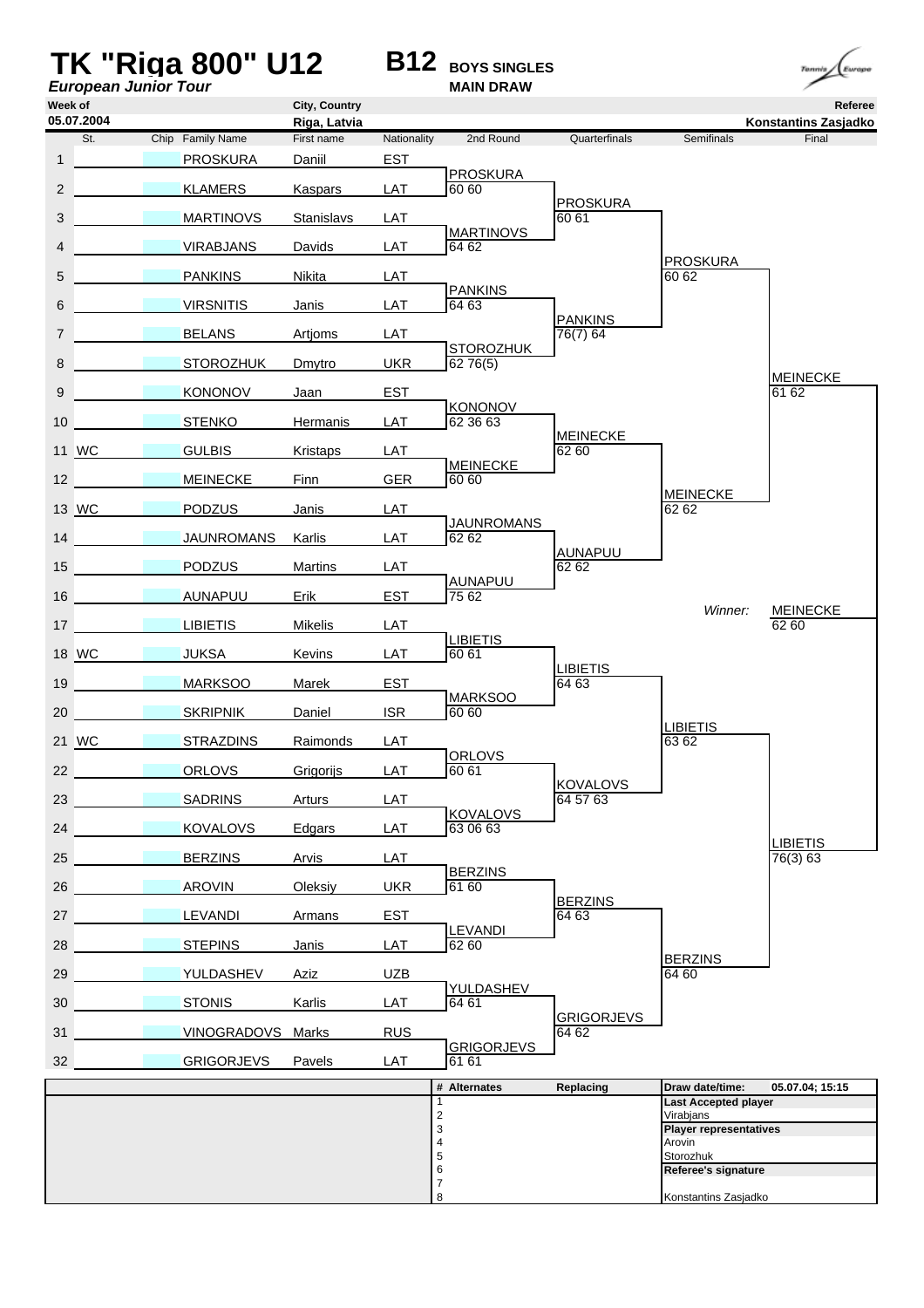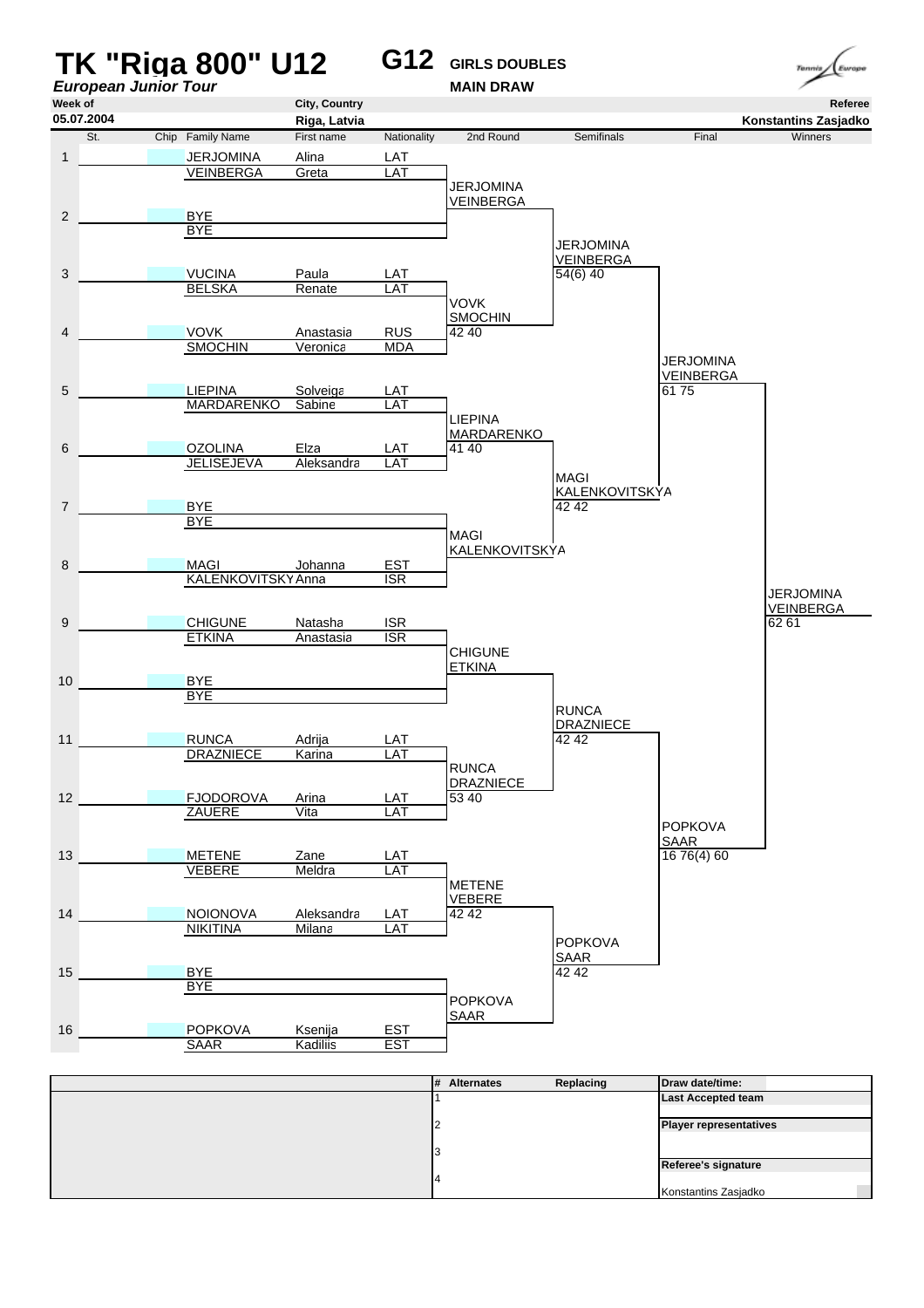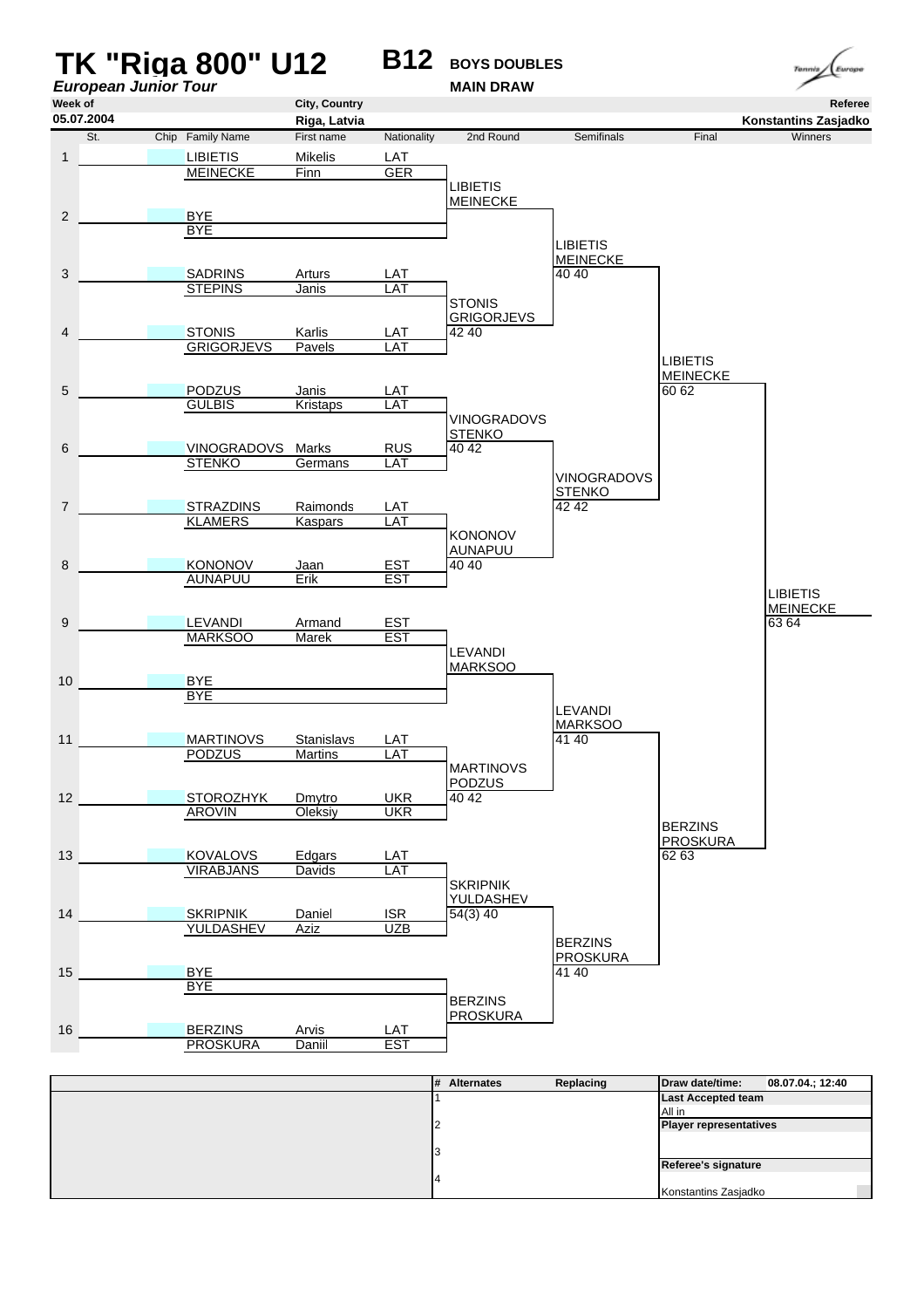

|  | Draw date/time:               |
|--|-------------------------------|
|  |                               |
|  | <b>Player representatives</b> |
|  |                               |
|  | Referee's signature           |
|  | Konstantins Zasjadko          |